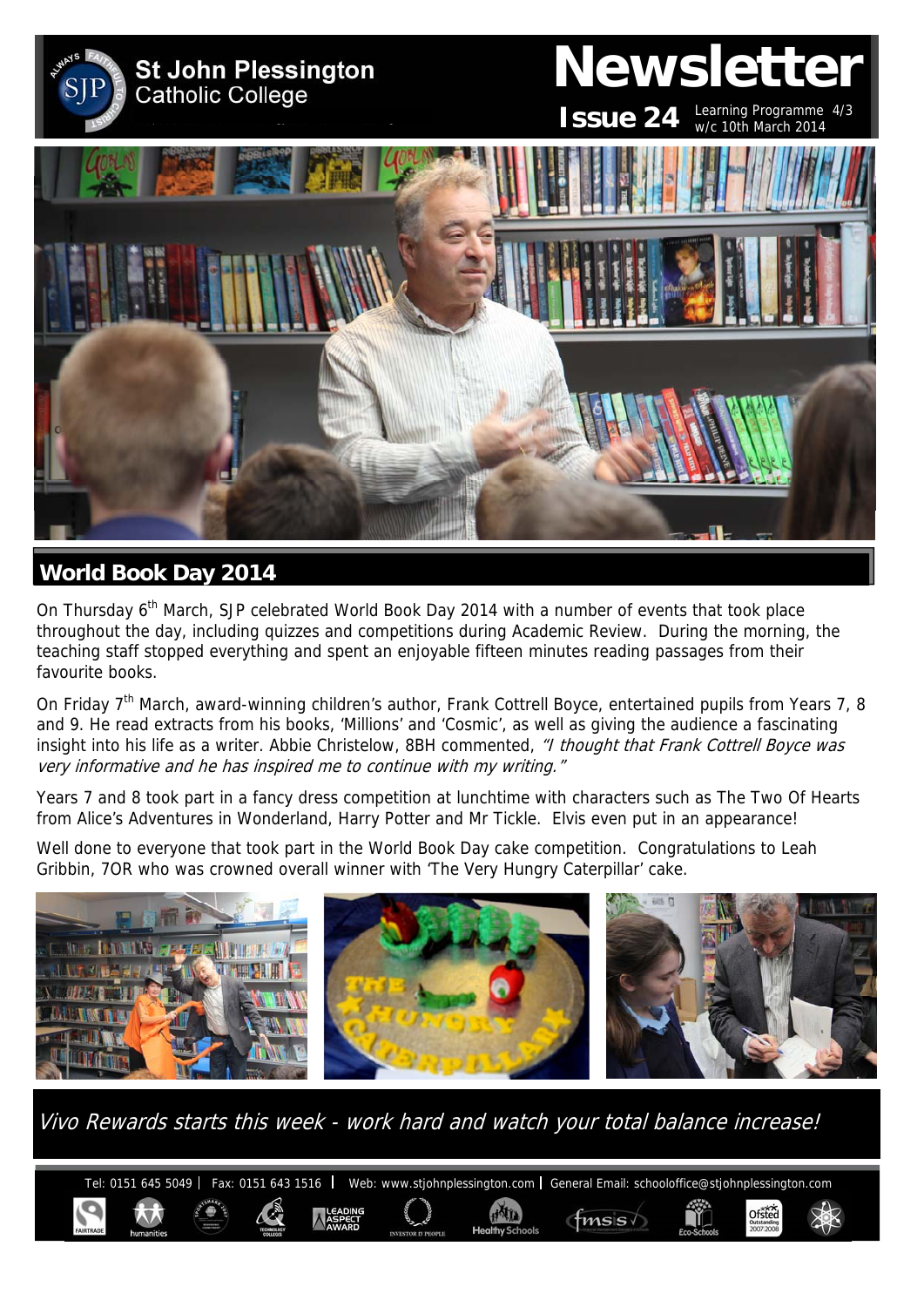**Newsletter Issue 24** Learning Programme 4/3 w/c: 10th March 2014

## **Language Corner**

### **Où est le trésor?**

Read the clues and draw a cross where you think the treasure is! The first five correct answers to Mr Passmore will win Vivo miles!

### Le trésor est **à la gauche du cercle, à la droite du carré, sous le triangle et dedans le rectangle.**



### **MFL Clubs**

Years 7 & 8 Homework Lunch Club every Tuesday during Academic Review. Get your pass from LA1 at break-time on Tuesday.

Years 8 & 9 French Club every Tuesday at 3.20pm  $in I A1$ .

World Film Club this Wednesday. Get your passes from MFL3 Wednesday break to avoid missing out!

# **Year 7 Rugby**

The Year 7 Rugby Team competed in two matches of the CVL Rugby Tournament on 25th February and 4th March at Birkenhead Park Rugby Club.



They have now played a total of 9 games and remain unbeaten with three draws and 6 wins.

Lewis Evans has been the standout player so far, closely followed by Adam Rainbow-Adams. Congratulations to the boys for all their efforts!

## **Trip to Liverpool Playhouse Theatre**

Last Wednesday, a group of Year 7 pupils went on a trip to the Liverpool Playhouse Theatre. The English department organised the excursion in which the pupils were treated to an exciting adaptation of Michael Morpurgo's 2003 novel 'Private Peaceful'.

Set in the context of World War One, the plot centred around 'Tommo' and his family. It was a heart-warming, yet tragic tale, as we followed Tommo's life from schoolboy to soldier.

This brilliantly acted one-man show brought the plot and themes to life, culminating in a moving and poignant ending. The pupils, as always, were a credit to our College; their conduct, behaviour and engagement was outstanding!



## **Coming up**

0.0%

Year 7

- Tues 18th March Yr 12 UCAS Evening
- Wed 19th March MFL Spelling Bee Trip
- Thur 20th March Indoor Athletics Competition
- Fri 21st March English Catania Public Speaking Trip
- Thur 27th March Yr 9 Options Evening

Year 8

### 100.0% 90.0% 80.0% 70.0% 60.0% 50.0% 40.0% 30.0% 20.0% 10.0%

**Year 7 - 95.3% Year 8 - 95.0% Year 9 - 95.6% Year 10 - 95.4% Year 11 - 94.0%** 

Year 9

Year 10

Year 11

# **Attendance : 03/03/14 - 07/03/14**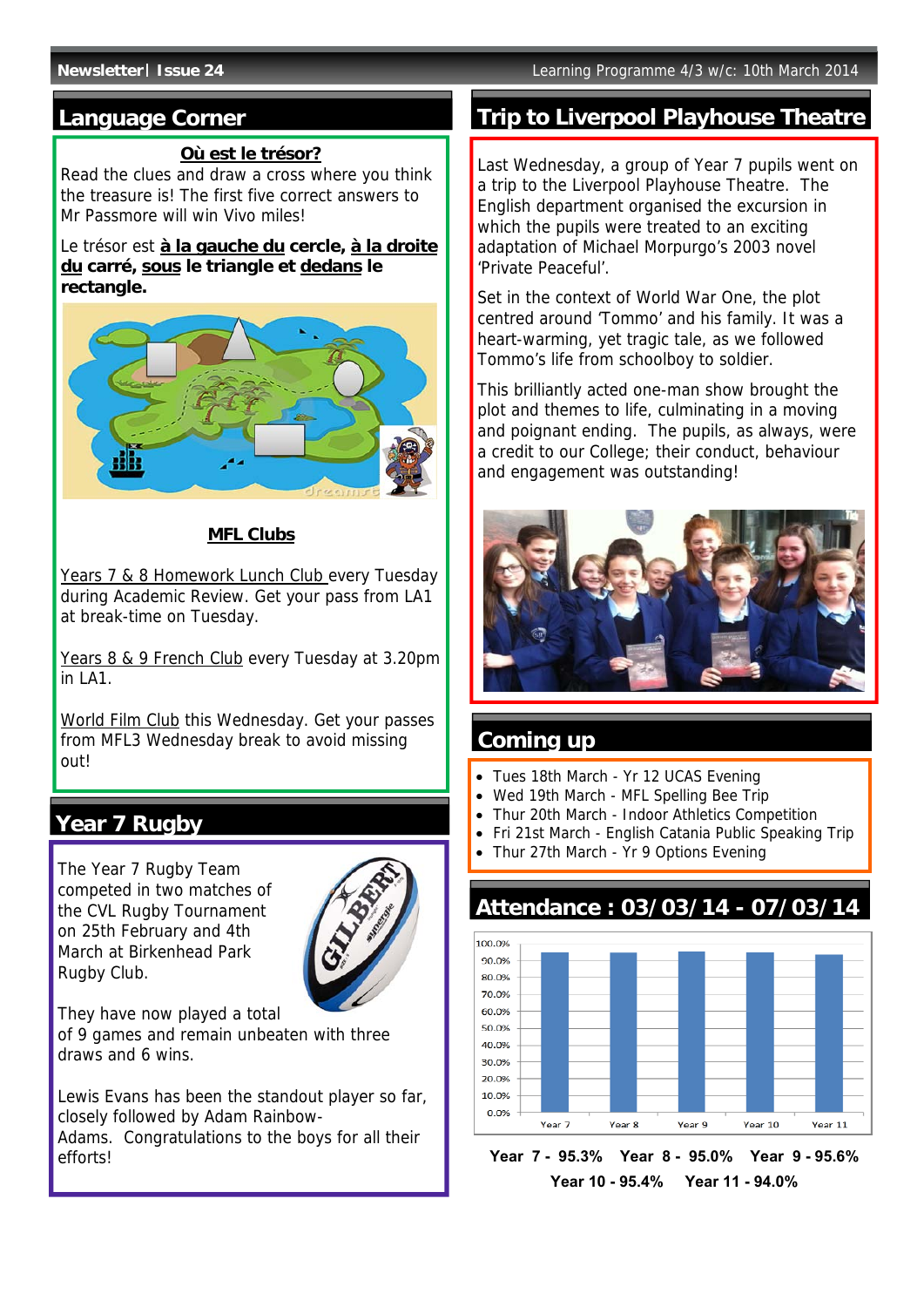# **SJP Swaziland Car Boot Sale PGL Shropshire Weekend**

Last Saturday morning, the SJP car park was packed full of sellers setting up stalls from their car boots. We also had indoor stalls selling a variety of goods, from books and teddy bears to dresses and games consoles. The fundraising event was organised by the Swaziland 2014 World Challengers.

The indoor book and cake stalls proved popular, with many bargain hunters popping in out of the cold for a cup of tea and slice of cake.

The event raised £350 for our pupils, and sellers also made money. The charity car boot was fun and friendly, and we would like to thank everyone who donated items and supported us on the day.



Year 7, 8 and 9 pupils recently went on a PGL trip to Swindon. The group participated in a range of outdoor activities including abseiling and high ropes.



Another group also took part in a Manchester United Soccer School hosted by official team coaches.



Whilst training like professional footballers, pupils joined in a workshop that put them in the shoes of Manager David Moyes by selecting the team and making crucial decisions.

Well done to everyone who took part!

The annual SJP PE Multi Activity Trip went ahead last weekend with 28 pupils attending the PGL base in Shropshire.

One of the most popular activities was a giant swing involving pupils being hoisted into the air on and then left to swing from a



great height. They also participated in raft building, rock climbing, problem solving, an assault course, archery and a high speed zip wire.



The pupils thoroughly enjoyed the trip and were a credit to the College.

# **PGL Swindon Trip Trip Trip State State State State Poung Analysts Competition**

On Saturday 8<sup>th</sup> March, three Chemistry AS students competed alongside 26 other schools in the Royal Society of Chemistry's Young Analyst Competition. Held at the University of Liverpool, the students had to work hard as a team to determine the calcium content of milk samples using an EDTA titration, and measure the zinc content of mineral supplement tablets using ultraviolet spectrophotometry.

They also had to identify which carboxylic acid was

present in a Vitamin C tablet using infrared spectroscopy.

Well done to the students for their hard work.